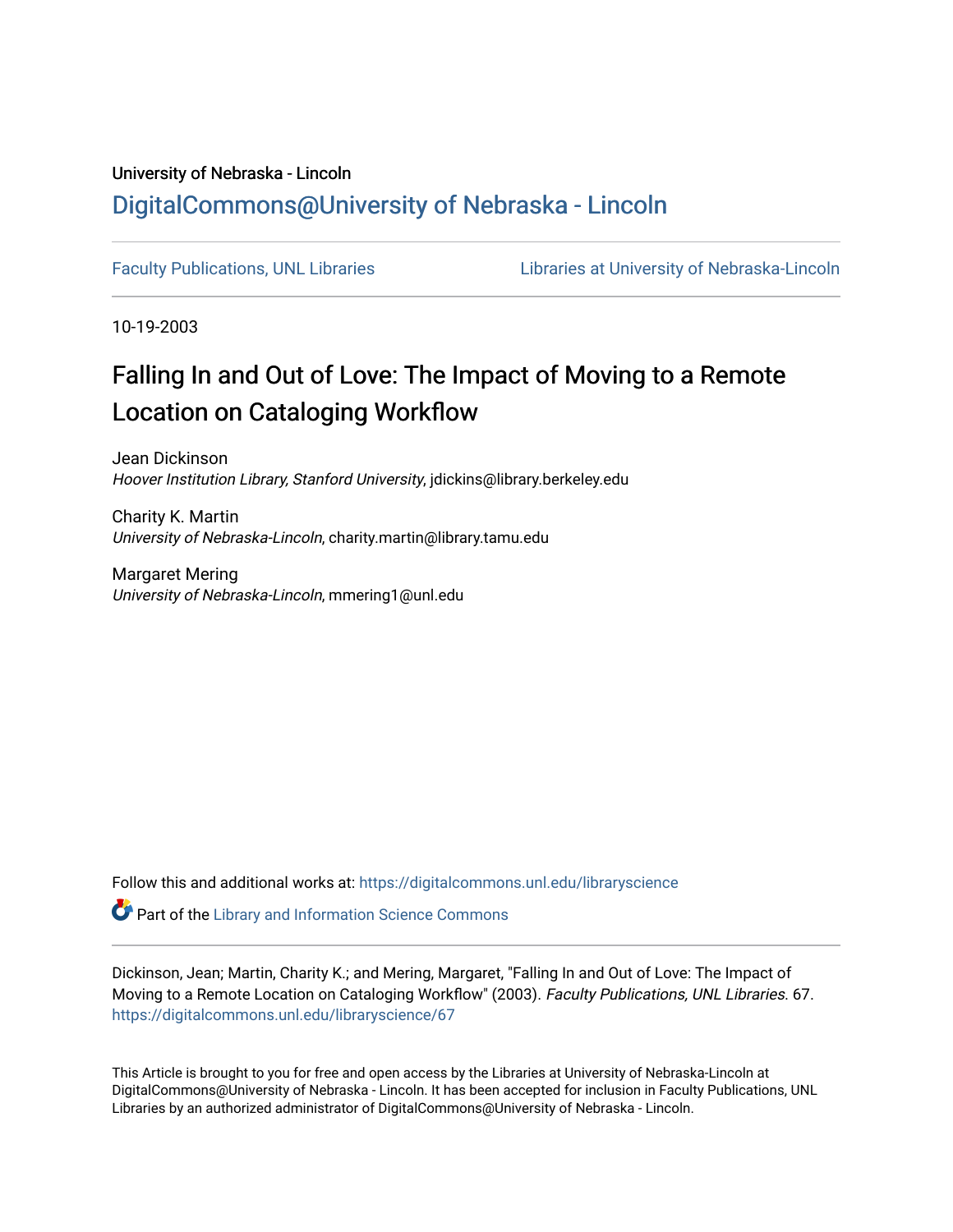# **Notes on Operations Falling In and Out of Love**

# **The Impact of Moving to a Remote Location on Cataloging Workflow**

# **Jean Dickinson, Charity K. Martin, and Margaret Mering**

*As academic libraries undergo renovation and building projects, various technical service operations are frequently moved out of the main building and housed in an off-site location. The aim of this research was to discover, by means of a questionnaire, what the impact of such a move is on the workflow of professional catalogers. The researchers concluded that a positive experience on the part of the catalogers depends upon detailed planning, thoughtful administrative support, and an element of luck. However, some problems are unavoidable in moving catalogers away from the main collection.*

In the fall of 1999, renovation began<br>
on the fifty-eight-year-old south<br>
reign of the University of Makersha on the fifty-eight-year-old south wing of the University of Nebraska-Lincoln's (UNL) Love Library. Love Library is the main library and, along with its nine branches, makes up the UNL Libraries. Since the building remained open to the public during the project, the library's administration decided that, of all library departments, the technical services staff and operations (Cataloging, Acquisitions, and Binding Departments) could most easily be moved off-site and with the least disruption. Also, because Love Library was to be renovated floor by floor, a staging area was needed for ongoing relocations of various departments and materials. Therefore the technical services units, including all cataloging operations, moved from UNL's main library to a warehouse on the edge of campus, renovated for temporary use by the libraries.

This temporary move necessitated a reevaluation of the professional catalogers' day-to-day work practices. An integrated workflow was already established for the catalogers to create records and deal with items for the university's branch libraries, but no system was in place for catalogers distant from the main collection and its reference tools. The authors, all professional catalogers at UNL, determined that the move provided an excellent research opportunity and decided to examine the phenomenon of being located away from their institution's main collection. At UNL, the Cataloging Department is responsible for monograph and serials cataloging in all formats, authority control, and maintenance. It is staffed by five professional catalogers, three managerial professionals, and 25.5 office service staff and is coordinated by a department chair, also a professional cataloger. Making allowances for the many different configurations of academic library cataloging departments, the UNL Cataloging Department was felt to be fairly representative. Thus, the authors believed the conclusions drawn from their research might be applied profitably to others' situations.

The main purposes for researching the impact of distance between collections and their catalogers were: (1) to determine what effects moving original cataloging operations away from the main library had on workflow, and (2) to identify possible trends across

**Jean Dickinson** (jdickinson@hoover. stanford.edu), Pamphlet Cataloger, Hoover Institution Library, Stanford Universit, previously Catalog Librarian at the University of Nebraska–Lincoln. **Charity K. Martin** (martin@unlnotes. unl.edu) and **Margaret Mering** (mmering@unlnotes.unl.edu) are Cataloging Librarians at the University of Nebraska–Lincoln.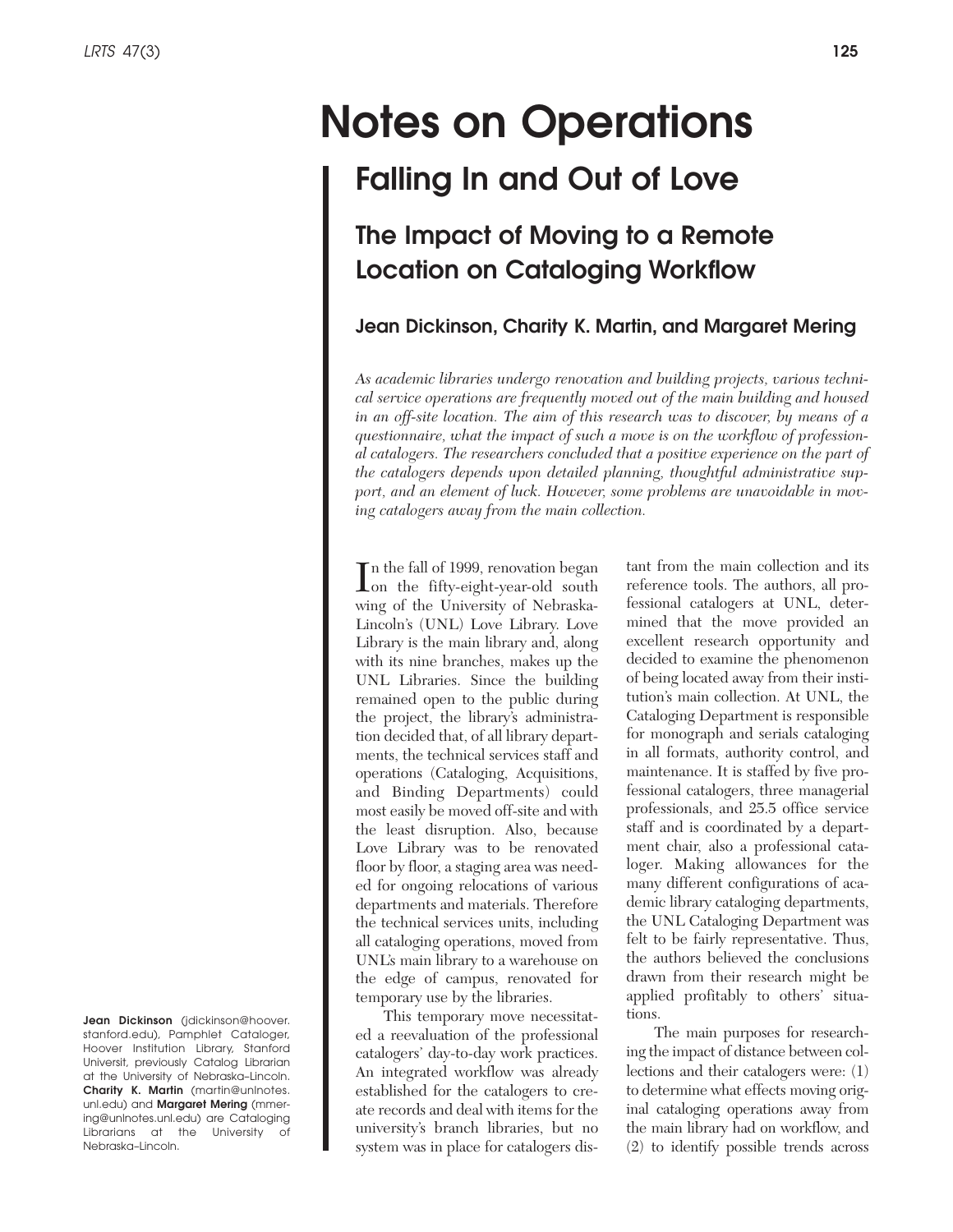libraries. The results of this survey could be useful in determining what changes and problems catalogers moving off-site could expect to experience.

#### **Research Development**

Original catalogers were chosen for the study due to the nature of their positions, which require them to utilize the overall library collection in the course of their cataloging. Also, original catalogers often have responsibilities beyond the department, such as involvement in faculty governance and reference duties. Copy catalogers' responsibilities seldom require that they consult reference works beyond their immediate work areas.

Literature searches on the topic of college or university library cataloging operations at remote locations resulted in only a few general articles. Given the lack of research in this area, the authors decided to develop a questionnaire aimed at other catalogers who had recently been involved in a move to a remote site. Developing the questionnaire provided another opportunity to modify and bring the research into focus.

#### **Population Parameters**

The first step in developing the questionnaire was to determine the characteristics of the population to be studied. The authors agreed that the study would consist of catalogers who held masters' degrees in library science and held professional level positions at university libraries with at least one branch library. The population would include catalogers who cataloged in all formats and had varying levels of job responsibilities, including catalogers with administrative duties. More than one cataloger from the same institution would be permitted to respond. Catalogers planning to move off-site, but who had not yet done so, would be

excluded from the study. Participants would be catalogers who were currently working away from, or who had worked away from, their library's main collection within the last five years (1997–2001). Given the increasing amount of information available via the Internet, this last qualification would take into consideration the affect of electronic resources on catalogers' workflow. These qualifications were intended to produce the most current, applicable data possible for future decision making by catalogers and administrators researching the logistics of cataloging at a distance. Given the narrow population parameters of libraries that had moved cataloging operations within the last five years and consisting of at least one branch, the authors expected and received a small number of responses.

In retrospect, the parameters may have been too limiting. The resulting sample of fifteen catalogers was small and not statistically significant. A sample consisting of both professional and paraprofessional catalogers might have resulted in a more significant volume of data.

#### **Questionnaire Background**

After making a long list of possible questions to ask, we pared down the questionnaire and divided it into four main sections. The first dealt with personal information about the respondents, including information about their job duties, their number of years of experience, and where they were employed. The second section focused on communication and interaction with colleagues and materials at the main and/or branch libraries. The third section dealt specifically with how the catalogers' workflow was affected by the move. The last section asked for specific details of the off-site move. "Off-site" was defined as not being located in the main collection, being apart from other library operations, and being remote from branch libraries. Telecommuting was not included in this definition.

Once the required university approval for the questionnaire was received, the authors sent a description of the project via e-mail, a consent form, and the questionnaire to the five professional catalogers and the department head at UNL as a pretest. This questionnaire is presented in appendix 1. The authors were included in the sample. After these local questionnaires had been reviewed, a revised questionnaire was designed based upon the pretest. The revised questionnaire is presented in appendix 2.

The questionnaire to be administered to non-UNL respondents differed only in the order of the questions. The questions were reordered to a more natural progression, based on comments from the pretest. The sequence of questions for the pretest was: personal history and job duties, communication and interaction, changes in workflow, and details of the move. The sequence of questions for the second questionnaire, for non-UNL catalogers, was: details of the move, communication and interaction, changes in workflow, and personal history and job duties.

The description of the project and an invitation to participate were posted to the online library discussion lists Autocat, Serialst, MLA-L (Music Library Association), and Libadmin. Some catalogers who worked in departments known to have moved off-site were contacted directly by the authors and encouraged to participate. Other respondents were selfselected by answering the call issued on the various library discussion lists. It should be noted that these selfselected respondents might have had some unreported bias in their response to the survey. Respondents were able to connect directly to the questionnaire by means of a hot link in the e-mail message and were given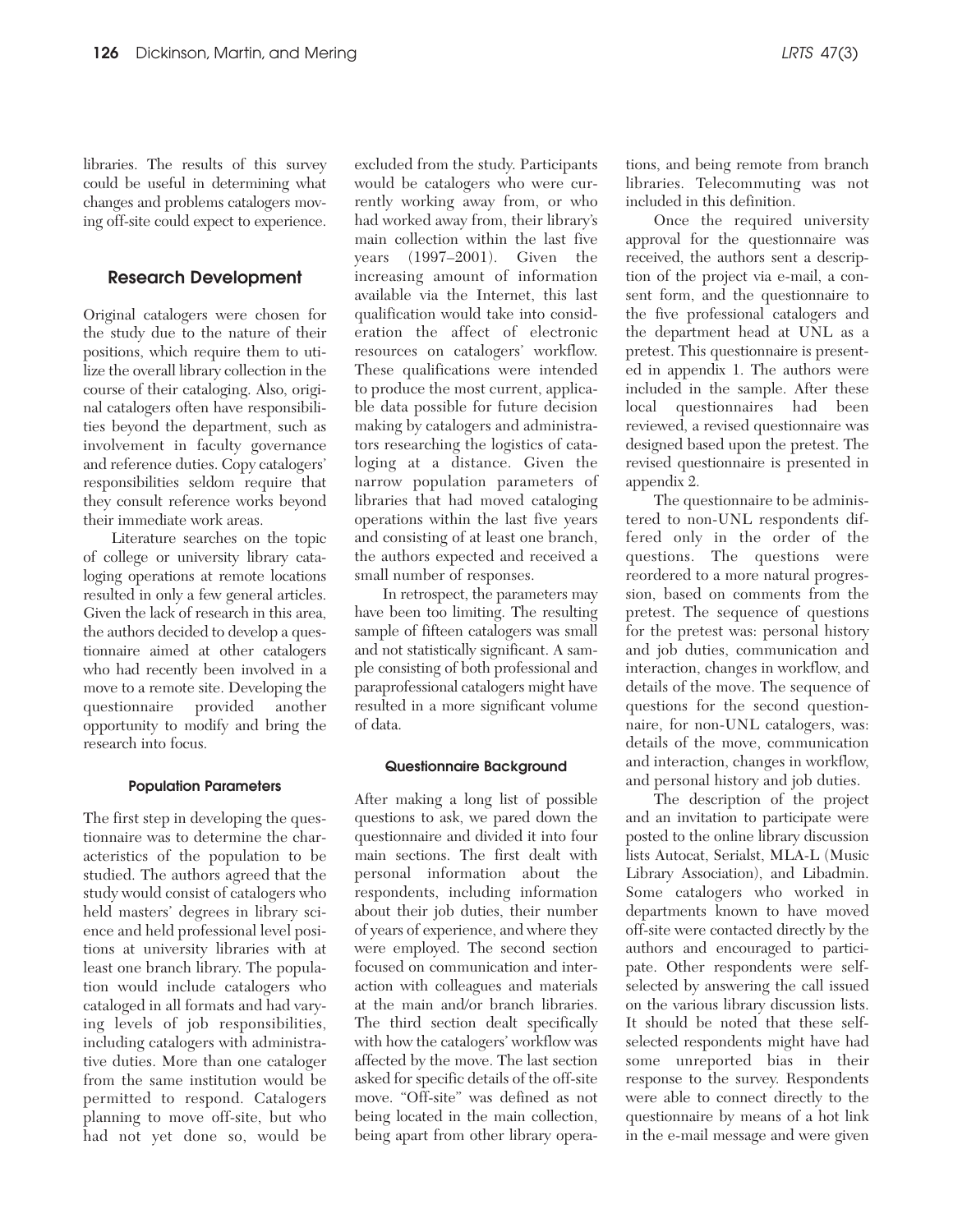one month to send in their answers. Questionnaire responses were sent to the e-mail account of one of the researchers.

### **Results and Analysis**

Of the twenty-four responses to the e-mail, fifteen met the population parameters established by the authors. These fifteen respondents were from six different institutions, including UNL. Since few university libraries moved their technical services operations off-site within the five-year time frame, these six institutions appear to be representative of the population and provide preliminary data for use in analysis. Three of the libraries were Association of Research Libraries (ARL) members.

#### **Details of the Move**

All of the catalogers were from institutions that moved their cataloging operations off-site between 1998 and 2001. For thirteen respondents, the move from the main library was to be a temporary situation. One institution's catalogers had already returned to the renovated location in the main library. Two of the respondents reported that their move would be permanent. The authors were aware that the responses of catalogers could be influenced by whether the move was temporary or permanent. A permanent move potentially has a more lasting impact on catalogers and their workflow.

The physical environment of the new locations varied, from good quieter, having more parking (a perennial issue on campuses), and visually pleasant—to bad—isolated, unhealthy (one respondent said the temporary building was a sick one), and depressing. However, in general, respondents were either satisfied with or neutral about their new locations.

#### **Personal History and Job Duties**

The respondents' job responsibilities varied, as did the number of years working in libraries and for their current institution. Table 1 presents respondents' responsibilities. They cataloged monographs and serials in all formats, including cartographic materials, music scores, sound and video recordings, kits, games, and archival record groups. Some cataloged in languages other than English, such as Spanish, Portuguese, and native languages of Latin America.

Participants also had other cataloging-related duties. Three managed cataloging departments, one supervised a serials cataloging unit, and another supervised student workers. Five respondents mentioned that they had training and policy development responsibilities. Three occasionally teach graduate level cataloging classes. Other cataloging responsibilities included coordinating cooperative cataloging programs and serving as a liaison to an architecture slide-cataloging project.

Some of the survey respondents performed a wide range of noncataloging activities. Two of the participants also had collection development responsibilities. A librarian from a small library was also responsible for serials acquisitions and check-in. Three respondents worked at the reference desk. One oversaw a map collection, and another encoded manuscripts for her institution's electronic text center.

Respondents had worked at their current institutions from 1.25 to 37 years, with an average of 11.5 years. Eight of the fifteen respondents had worked at their libraries for 10 or fewer years. Only one had worked at her institution for more than 20 years. The total number of years that respondents had worked in libraries ranged from 6.5 to 43 years, with an average of average of 21.5 years. These totals included professional experience as well as time spent as student and para-

|  |  | <b>Table 1.</b> Major Responsibilities* |
|--|--|-----------------------------------------|
|--|--|-----------------------------------------|

| <b>By Duty</b>                                                                                                                                           | No. of<br><b>Responses</b> |
|----------------------------------------------------------------------------------------------------------------------------------------------------------|----------------------------|
| Cataloging                                                                                                                                               | 9                          |
| Supervising                                                                                                                                              | 1                          |
| Cataloging and Supervising                                                                                                                               | 5                          |
| By Format**                                                                                                                                              |                            |
| Monographs                                                                                                                                               | 8                          |
| <b>Serials</b>                                                                                                                                           | 3                          |
| <b>B</b> oth                                                                                                                                             | 3                          |
| N/A                                                                                                                                                      | 1                          |
| <b>Other Duties</b>                                                                                                                                      |                            |
| Training                                                                                                                                                 | 3                          |
| Reference/Public Services                                                                                                                                | 5                          |
| Policy Making                                                                                                                                            | 1                          |
| Committees                                                                                                                                               | $\overline{c}$             |
| Tenure                                                                                                                                                   | $\mathbf{1}$               |
| Teaching                                                                                                                                                 | $\mathfrak{D}$             |
| *<br>(15 respondents)<br>** Other formats listed under monographs or<br>serials were electronic resources, maps,<br>music, videos, and sound recordings. |                            |

professional workers. Seven of the fifteen participants had worked in libraries for more than 20 years. Two had 43 years of library experience.

#### **Communication and Interaction**

The respondents overwhelmingly reported that there was less contact with staff in the main library after the move, especially personal contact. Overall, survey respondents maintained contact with other staff at the main library via phone, e-mail, or fax, a little less than once a day. The catalogers made an effort to visit the main library in person two to four times a month.

Travel time, for both catalogers and materials, was the issue mentioned most often as a hindrance when people began to discuss their workflow. Having to travel to the main or branch library for problem solving or checking materials was considered to be an unwanted interruption and time-consuming. Time spent waiting for materials to arrive was felt to be too great for some catalogers whose courier services were slow.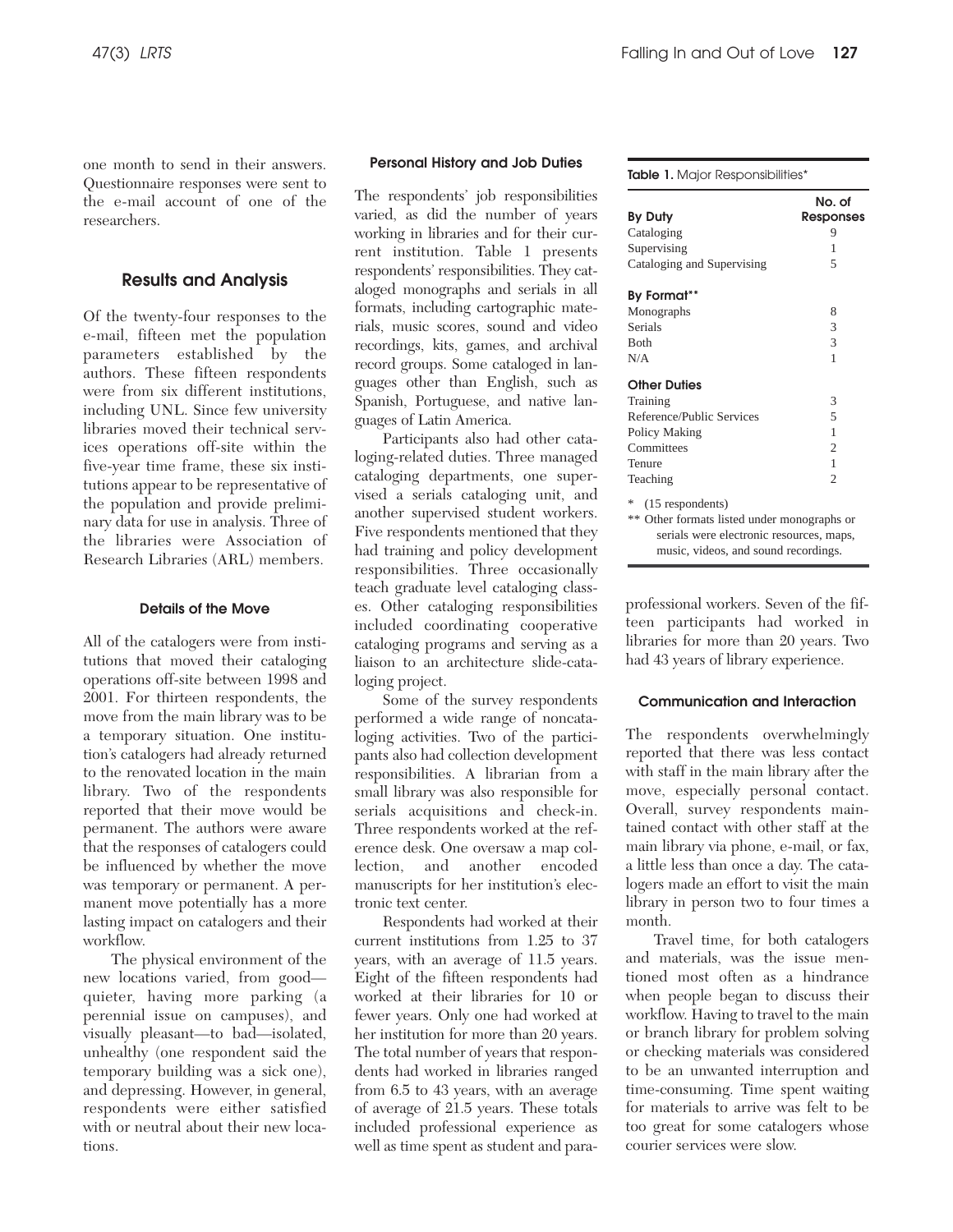Public transportation between the off-site location and the main library existed, but was not ideal. Most of the respondents agreed that transportation between their current location and the main and branch libraries was regular, but even so, waiting for a shuttle was not always convenient.

Instead of using public transportation, catalogers often would drive between locations. When asked about parking, only one respondent indicated that there was not adequate parking at the off-site facility. Many respondents said that the parking at the off-site location was good, but that the problem was finding parking close to the main library, typical of many campus situations.

Another transportation alternative was walking. For two institutions, the distance did not make walking a viable alternative. If a cataloger chose to walk, the time it took to complete the walk did not make it worthwhile. However, for four institutions, walking often was seen as the best option for getting from place to place.

The survey respondents were asked to rank their reasons for traveling to the main library. The options listed were meetings, cataloging (such as gathering information for creating a record), research (for tenure work or for a committee), administrative duties, and other. Overall, catalogers ranked meetings as the number one reason for travel to the main library, followed by cataloging, other (noncataloging reasons), administration, and research. When asked if they waited until they had multiple reasons to go to the main library, the majority of catalogers answered yes.

#### **Workflow**

When respondents were asked specifically about the advantages and disadvantages of the new work site, none of the advantages listed had to do with cataloging or workflow. Table 2 pres-

ents the advantages and disadvantages. Most of the advantages had to do with being away from the bustle of the main campus and the traffic of the main library. One person even mentioned "being away from the administrative types" as the greatest advantage. In contrast, most catalogers noted that being away from the main library's reference collection was a disadvantage to their cataloging. Since consulting reference books or gathering information for cataloging records was more difficult, some cataloging problems that would normally have been researched were ignored or skipped over, resulting in a briefer cataloging record. Serials catalogers felt this lack most often. Many of the respondents who worked with serials reported making more educated guesses, especially in terms of title changes and relationships between publications.

The effect of the move on productivity and on the quality of cataloging was revealing. In all cases, the survey respondents stated that the move negatively affected at least one factor, either productivity or quality. The catalogers still cataloged in the same way, but the increased distance tended to affect how many pieces could be cataloged and how well they could be cataloged. If the cataloger attempted to maintain high quality, productivity suffered. If high productivity was maintained, quality suffered. Only one respondent indicated that both quality and quantity fell. Most respondents cited the added time spent consulting reference sources at the main library as the reason for this decrease in the quantity and quality of their cataloging. Some respondents talked about their frustration in trying to communicate to a noncataloger by long distance exactly the type of information they needed to create a record. Many respondents chose instead to invest the time in traveling to the main library rather than using a nonexpert to get the (possibly incomplete or incorrect) infor-

**Table 2.** Perceived Advantages and Disadvantages of a Remote Site

| <b>Disadvantages</b><br>of Remote Site | No. of<br><b>Responses</b> |
|----------------------------------------|----------------------------|
| Distance from reference/stacks         |                            |
| Distance from colleagues               | 6                          |
| Courier problems                       | 3                          |
| Serial titles change issues            | 3                          |
| Travel to main library                 | $\mathfrak{D}$             |
| <b>Advantages of Remote Site</b>       |                            |
| No advantage mentioned                 | 8                          |
| More relaxed atmosphere/better         |                            |
| environment                            | 4                          |
| Better parking                         |                            |
| Away from administration               |                            |

mation. Thus, the catalogers did not change their workflow so much as they added time to their existing workflow patterns.

The catalogers who answered the questionnaire were very frank and generous with their thoughts. Thus there were visible trends that could be discerned in both the advantages and disadvantages they felt. Most catalogers (10 of 15) tended to be more positive, citing improved parking, avoidance of construction noise and dust, and the absence of distractions as advantages. A few (5) catalogers described problems with the loss of the university culture, isolation, and longer drive time between home and work.

The benefits and the disadvantages of being distant from one's collection can be broken into five categories. The two disadvantages were work delays/productivity issues and the inability of the Web to completely replace the need for the main library's reference collection. The three benefits were good parking, a more relaxed atmosphere, and fewer interruptions. Only six responded to the "other comments" section at the end of the questionnaire. Comments varied, but the respondents generally expanded upon their answers in other parts of the survey. Overall, there were more positive statements than negative about catalogers' distance from the main library.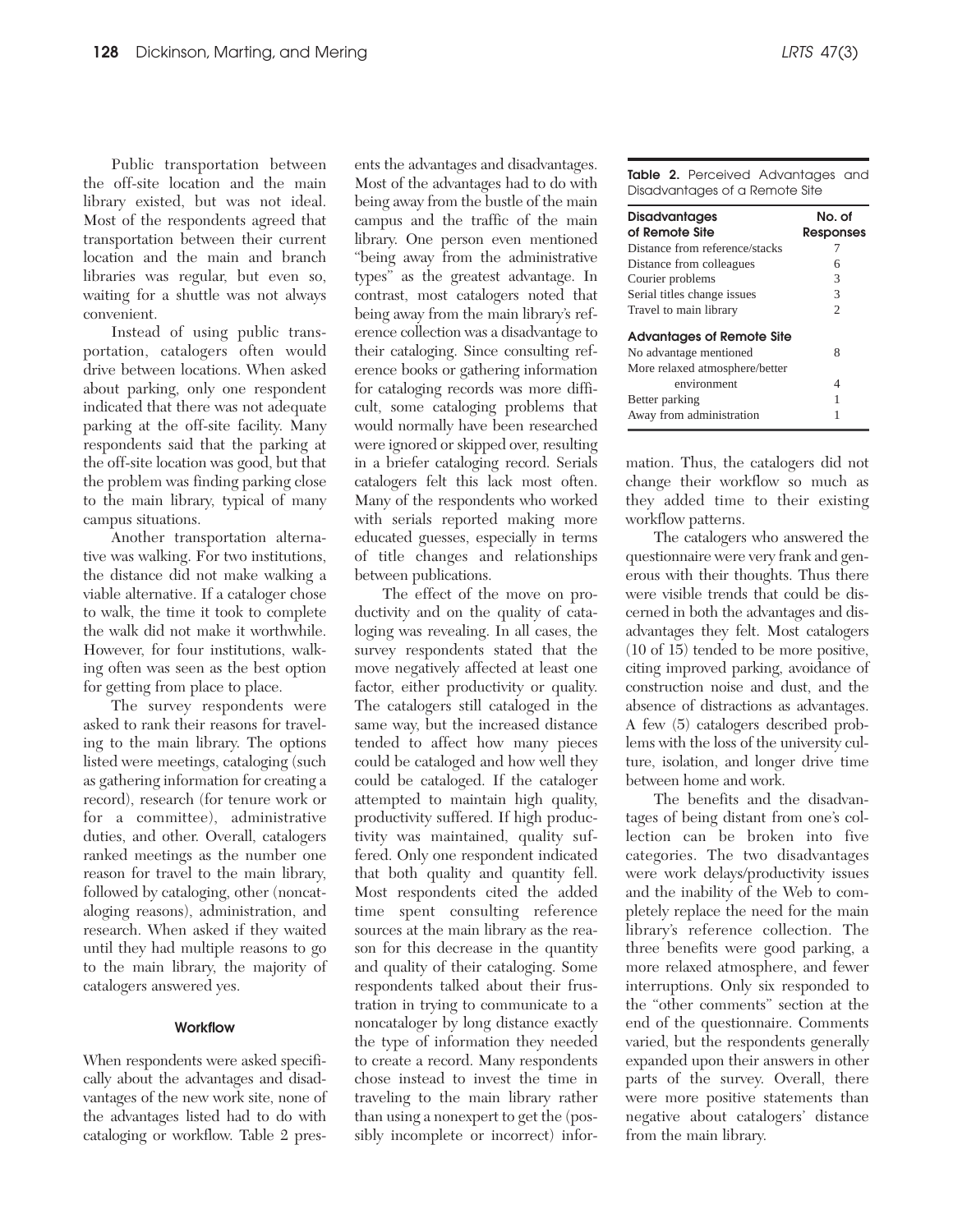In terms of work relationships, most of the respondents felt that the collegial and social situation had suffered. All but two respondents reported less contact with people in the main library; one said it was the same; one said it did not apply to the situation. The greatest disadvantage catalogers felt was that they missed interacting with other librarians and staff. As strictly related to workflow, however, there were fewer interruptions with which to deal.

## **UNL's Experience**

The experiences of the professional catalogers at UNL fell into the same range of themes as those found in the answers from librarians at other institutions. The UNL Libraries administration began preparing for the move a year in advance by planning how it would be conducted, how individual workstations would be set up, and by consulting technical services staff on their ideas and concerns. This planning resulted in a relatively smooth physical transition from one location to the other.

In order to ensure that materials would flow efficiently between Love Library and the temporary site, the courier services used between Love Library and the various branches were evaluated. They were determined to be inadequate for the amount of materials that technical service operations (Cataloging, Acquisitions, and Binding Departments) handle on a regular basis. Therefore, an extra van was commissioned for moving materials, and a half-time library assistant position was created to handle the increase in materials traffic. Another decision that had a positive impact on technical service operations was moving the mailroom along with technical services. This ensured that the mail went directly to the Acquisitions Department, which receives the greatest amount of material.

The libraries' administration studied staff transportation issues and determined that the availability of the campus shuttle and city buses would be adequate. However, the buses were not always regular or frequent enough for some staff. These staff members often chose to walk from the temporary location to the main library. Since the walk took ten to fifteen minutes, this was considered a satisfactory alternative. Another option some staff chose was to schedule their workday in order to find parking close to Love Library.

Before the move, the original catalogers gave careful consideration to the reference sources they utilized most often in order to ensure that these resources would be available at the temporary work site. The Cataloging Department took its own reference collection with it. Even so, the catalogers, especially those responsible for serials, found that they needed to travel to the main library on a regular basis to check reference sources and serial issues.

When finally settled in, the staff discovered that the temporary facilities were comfortable and pleasant. The staff who remained at Love Library had to deal with the inconveniences caused by the work, noise, and smells created by the renovation. The ease of parking at the new location, the quiet environment, the reduced number of interruptions to the workday, and the removal from the busy center of campus all resulted in good morale among UNL technical services staff. Several expressed a desire to remain permanently at the temporary site.

## **Recommendations**

Since the planning and organization of a large-scale move have been proven by the evidence to be successful, given a rational and effective design, the ultimate continuing efficiency of cataloging operations may be predicted. Many perceived factors influence the outcome of relocation and distance from the main collections, and most of them can be taken into account and integrated into a viable workflow. The following recommendations, gleaned from the respondents, can aid in a smooth transition for catalogers and other technical services staff. Even though some problems cannot be avoided, these suggestions will help minimize difficulties.

A reliable and carefully planned courier or delivery system is an essential component for off-site locations. The lack of this vital element was listed several times as a complaint from respondents. The consensus was that these respondents' poorly planned courier services were an inconvenience in the planning and coordination of work. One respondent mentioned that serials maintenance was going to the wrong location (off-site) because staff forgot to change their old work habits. Planning and organizing, including staff education, could have prevented this problem.

Careful consideration should be given to staff transportation issues. Even though the issue of time spent en route to the main library was a big concern, there does not seem to be a solution. Any distance means additional time to be spent traveling, so people chose the alternative that worked best for them, although it was not always ideal. All forms of transportation—walking, using one's own car, campus shuttle, or city bus—were considered to be an acceptable part of the situation.

In preparing for a move, catalogers should consider what resources they regularly use to complete their work. Many tools used by catalogers are kept in their departments and can be moved to a remote location. Other resources may be part of a main library's reference collection or a stack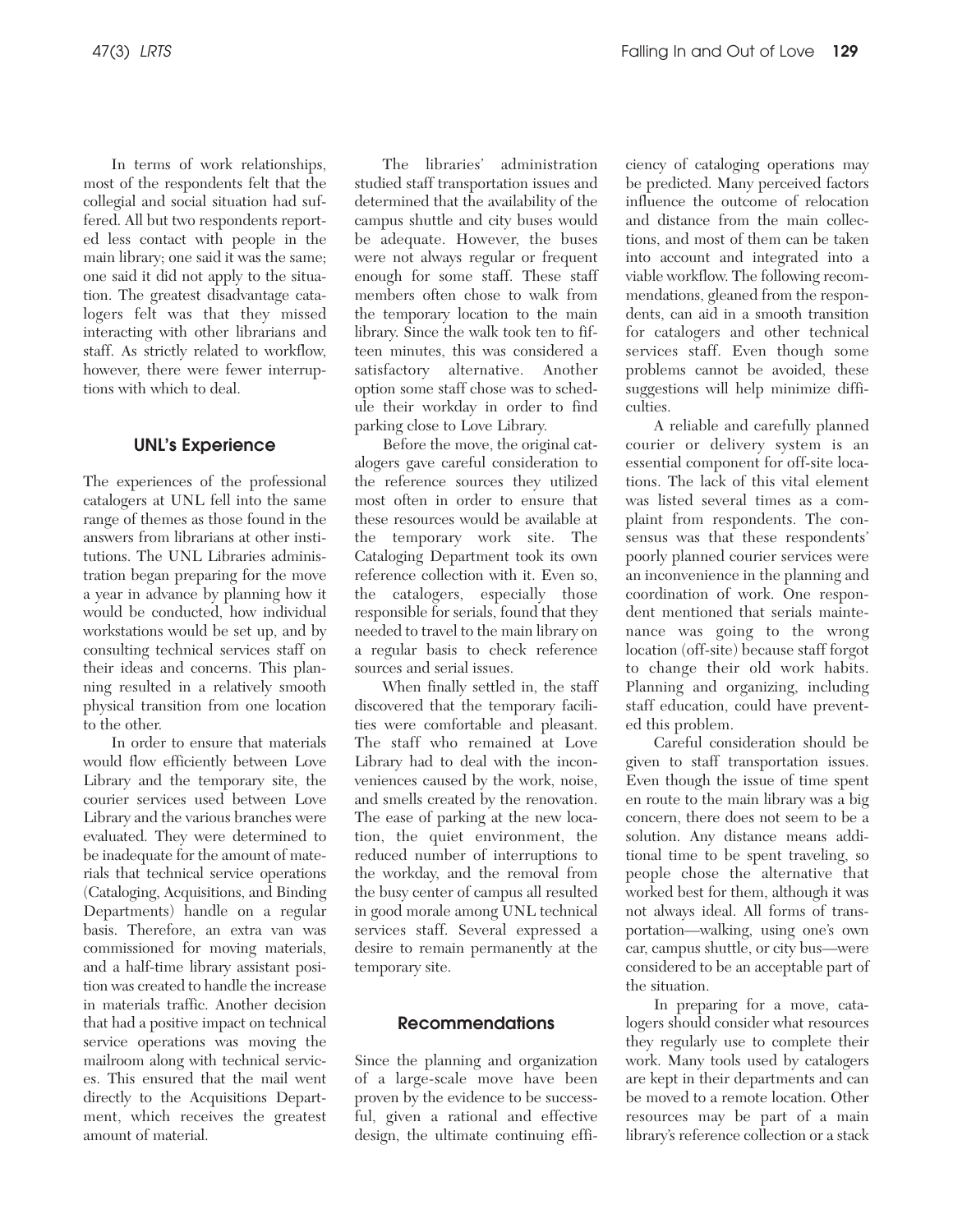area. A possible alternative is to use an Internet version of a resource. An earlier edition of a reference work can be taken to the new location. Another option is to purchase another copy of the resource.

Finally, the quality of the physical environment plays a critical role in the success of a move and the morale of the staff. For example, the frequency of janitorial visits and the performance expectations of facility maintenance should be agreed upon before moving to the new location. It is best to have one or two staff assigned to monitor and report on facility concerns.

In addition, the authors believe that the following two recommendations should be added. These recommendations are based on in-depth conversations among the authors and their colleagues at UNL.

Early planning for the move is essential. The libraries that had done early planning had smoother moves and happier staff.

Thoughtful administrative support is essential for a move that is to be relatively free of large unforeseen

problems. The administration also should acknowledge that staff need time to adjust to new surroundings and new group dynamics.

#### **Conclusion**

The next possible stage of this research would be to look beyond the experiences of original catalogers to that of copy catalogers and other nonprofessional staff within cataloging departments. This will result in a larger sample size, which may produce more statistical significant data. Another area of research would be to examine what the differences are between the experiences of cataloging and acquisitions staffs when experiencing a move away from the main library collection.

Moving from the main library to a remote location does affect workflow for catalogers, especially in the realms of transit time and in checking reference sources or previous issues of serials. However, with proper planning, administrative support, and an element of luck, the experience can be more positive than negative for all involved. Remember, planning is not just at the administrative level. The good organizational skills that are inherent in the life of a cataloger should be called upon as well.

#### **References**

- Epple, Margie, Ann Montanaro, and Melinda Reagor. 1992. Designing buildings specifically for technical services functions: The Rutgers University Libraries experience. *Technical Services Quarterly* 9 (4): 7–17.
- Olsgaard, Jane K. 2000. Relocation, reorganization, retrenchment. Report from the 1999 Charleston Conference. *Library Collections, Acquisitions, and Technical Service*s 24 (3): 426–28.
- Thornton, Glenda A. 1998. Renovation of technical services: Physical and philosophical considerations. *Technical Services Quarterly* 15 (3): 49–61.
- Williams, Priscilla R., et al. 2002. Relocation or dislocation: Optimizing change in technical services. *Technical Services Quarterly* 20 (1): 13–27.

## **Appendix 1 Questionnaire Administered to UNL Catalogers**

- 1. How many years have you worked at your current library?
- 2. How many years have you worked in libraries? (Please include student and paraprofessional experience.)
- 3. What are your major responsibilities?

What formats do you catalog? What are your other assigned duties?

4. On average, how often do you visit the main/branch libraries for your cataloging-related work?

> More than once a day Once a day 2–4 times a week

Once a week 2–4 times a month Once a month or less

5. On average, how often do you communicate with personnel in the main and/or branch library via telephone, e-mail, or fax?

> More than once a day Once a day 2–4 times a week Once a week 2–4 times a month Once a month or less

6. Do you have more or less contact with personnel in the main/branch library (libraries) since the move?

More contact Less contact Same amount of contact

7. Why do you visit the main/branch libraries? (Please number from 1 to 5, with 1 being the most frequent and 5 being the least frequent, in order of frequency.)



8. Do you wait until there are multiple reasons (such as research,